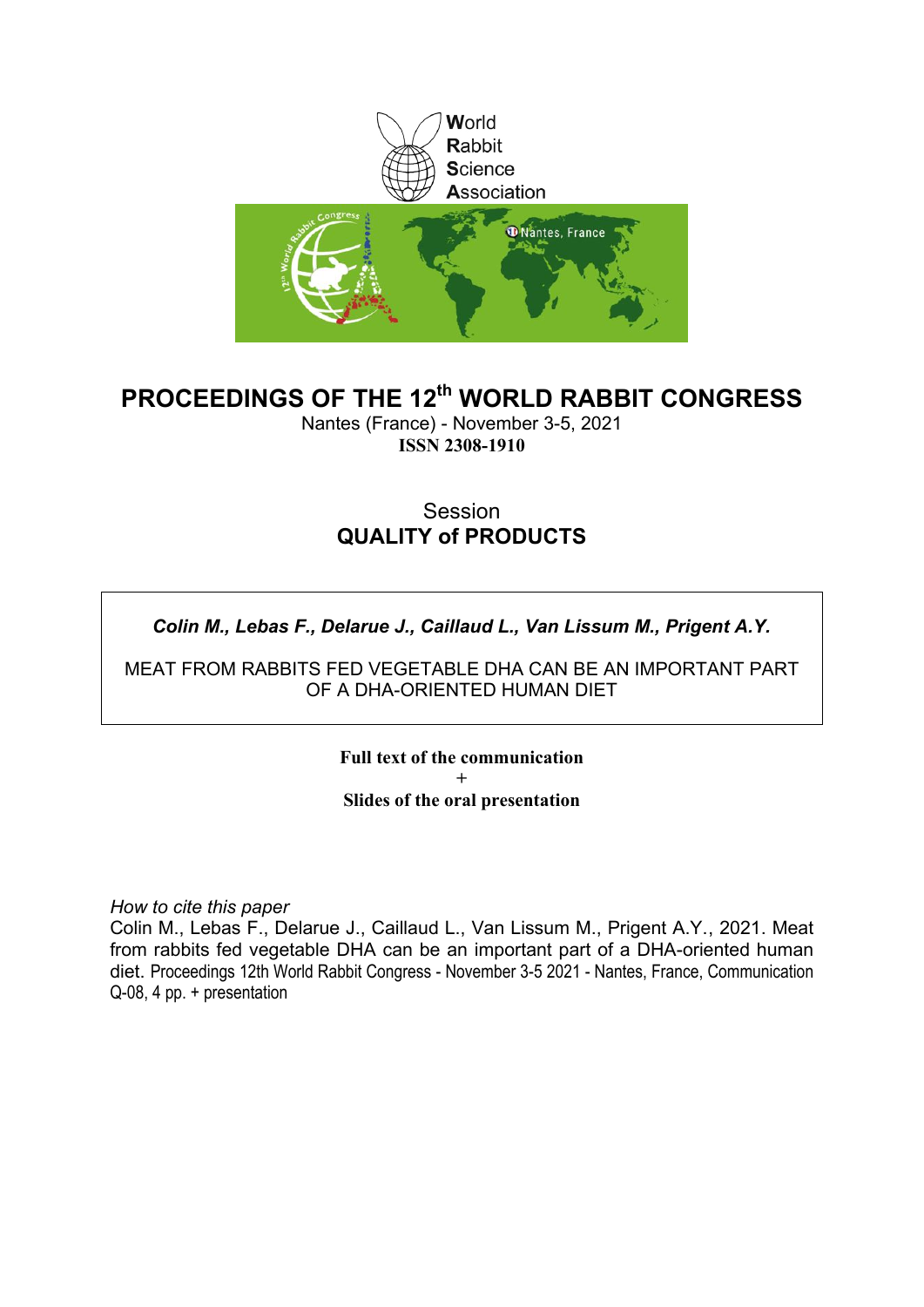### **MEAT FROM RABBITS FED VEGETABLE DHA CAN BE AN IMPORTANT PART OF A DHA-ORIENTED HUMAN DIET**

Colin M.<sup>1</sup>\*, Lebas F.<sup>2</sup>, Delarue J.<sup>3</sup>, Caillaud L.<sup>1</sup>, Van Lissum M.<sup>1</sup>, Prigent A.Y.<sup>4</sup>,

<sup>1</sup> COPRI, 2 Coat Izella, 29830, Ploudalmézeau, France. ² Cuniculture, 87A chemin de Lasserre, 31450 Corronsac - France <sup>3</sup> Université de Bretagne occidentale - Laboratoire Régional de Nutrition Humaine, Faculté de Médecine, Hôpital de la Cavale Blanche - Boulevard Tanguy Prigent, 29200 Brest, France 4 EARL 3L, 4 Coat Izella, 29830, Ploudalmézeau, France \* correspondant : copri@wanadoo.fr

#### **ABSTRACT**

The average individual intake of docosasahexanoique acid (C22:6 ω3 fatty acid, generally named DHA) by human populations is significantly lower than the recommendation of 250 mg/day, established to maintain the health situation of the population. In France for example the average intake is 137 mg/day. Because of the long half life of DHA in the organism, it is more accurate to consider the consumption per week than per day. With this way of expression, the recommendation and the average intake are respectively 1750 and 960 mg of DHA / week, meaning a deficit in this fatty acid of 790 mg / week. The target of this study, on the basis of the eating habits of the French population, is to propose a short list of modifications of the human diet in order to provide the 790 mg of DHA necessary to reach the weekly recommendation. A list of the DHA content of the main animal products included in the normal diet of French people is provided. The target of +790 mg additional DHA /week can be obtained through the products of rabbits, laying hens and broiler chickens fed diets supplemented with microalgae very rich in DHA. With products obtained from these animals, one rabbit meal per week (150 g) replacing a pork or a beef meal, provide 37% of the necessary additional DHA. Replacement of all eggs directly purchased by consumers (2.67 eggs/w) and all chicken meat consumed (365 g/w), with "DHA" products, provides respectively 24% and 23% of the necessary additional DHA. Consequently, rabbit meat, eggs and chicken meat issued from animal receiving feed with microalgae rich in DHA can supply 84 % of the missing DHA in the French diet for example. The last 16% can be provided by the addition to the normal diet of 50 g of rabbit pâté or 25 g rabbit liver per week. Besides this approach corresponding to the current alimentary habits in many countries, it is emphasized that coming back to the high rabbit meat consumptions (300 g/week) observed 30 or 50 years ago for some categories of the population, it is easier to solve the chronic DHA deficit of populations without using "DHA" chicken meat. Anyway, the inclusion in the weekly diet of meat produced by rabbits receiving vegetable DHA in their feed, can be an important way to decrease and compensate the chronic deficit in DHA of the population.

Key words : Rabbit, DHA, omega 3, fat, human diet

#### **INTRODUCTION**

In a previous review (Lebas et al., 2021), it was underlined that average individual intake of exogenous docosasahexanoique acid (C22:6 ω3 fatty acid, generally named DHA) by human populations, *e.g*. 137 mg/day in France, is significantly lower than the recommended value of 250 mg/d in European Union (Anses, 2016). However, it is highly desirable to reach the recommended intake to improve the health status of the population and reduce pathological risks such as cardiovascular troubles, insulin resistance, diabetes, obesity, metabolic syndrome, age related macular degeneration, depression or Alzheimer trouble. Reaching the recommended intake also improves cognition of young and old people (Swanson et al., 2012; Lebas et al., 2021). The only way for humans to obtain exogenous DHA is the consumption of animal products since higher plants are devoid of this long chain unsaturated omega 3 fatty acid. Among animal products, fish have significantly higher DHA content than terrestrial animals and are presently the main source of DHA for humans. But, fishing in the seas of the world cannot be increased to provide more DHA and in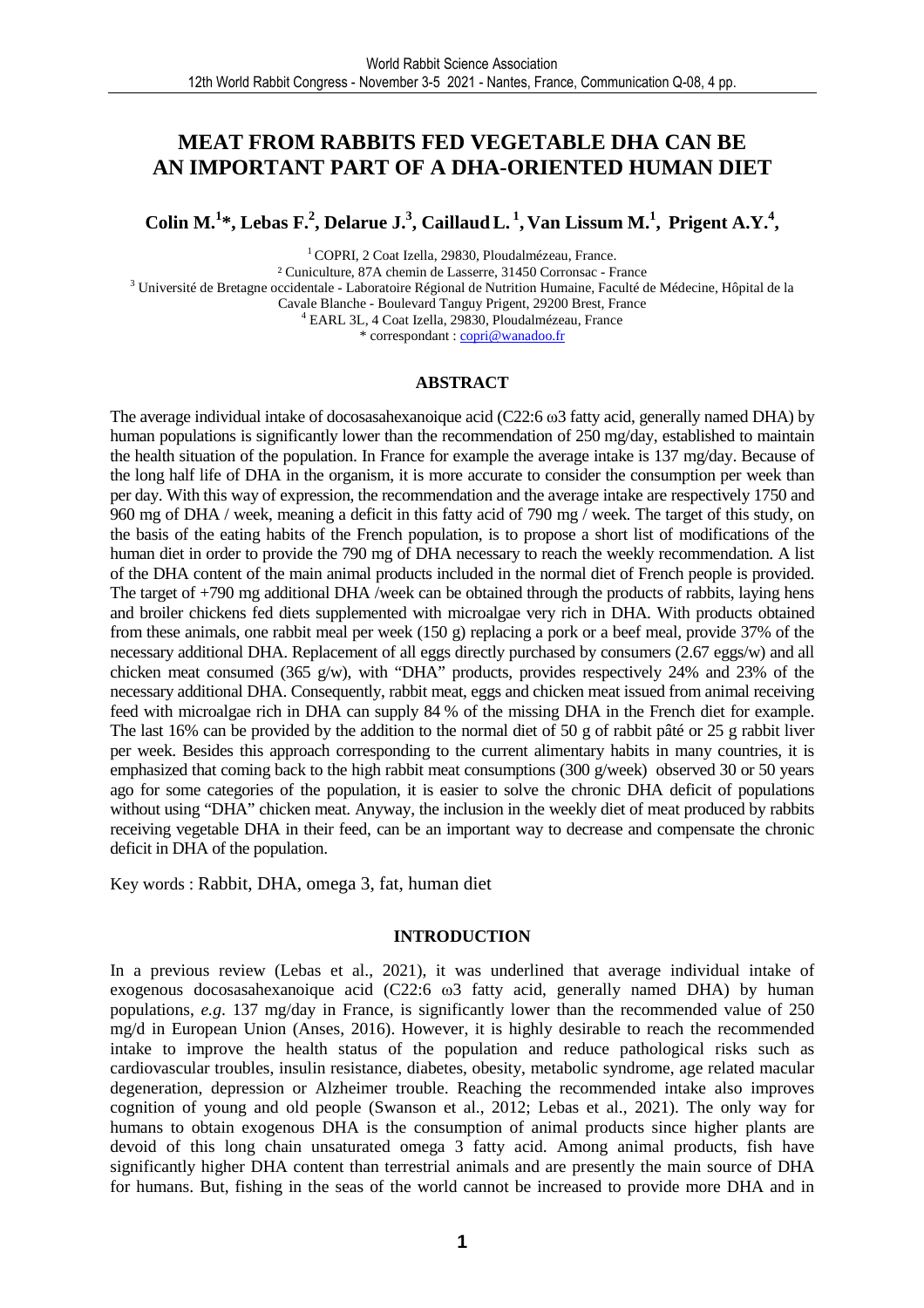addition quality of fishes and other marine products obtained by this way or by sea aquaculture is questionable because of seas pollution (Zambonino-infante, 2009).

#### **DIETARY DHA SUPPLEMENTATION AND DHA CONTENT IN PRODUCTS**

In France as in other countries, the DHA content of the standard terrestrial animal products is too low (5-15 mg/100g) to provide enough DHA according to the present consumption per person of these different products: for example, the intake of meat is about 50.9 kg per year (table 1), *i.e.,* 140 g/d after an approximate reduction by 20% of the purchased quantities (waste and lost) to obtain the quantity effectively ingested.

| $\kappa$ g/nabitant $\alpha$ /<br>year in 2018 (calculated from FranceAgriMer data) |                |               |                 |  |  |  |  |  |
|-------------------------------------------------------------------------------------|----------------|---------------|-----------------|--|--|--|--|--|
| Type of                                                                             | <b>Carcass</b> | % edible meat | kg Meat         |  |  |  |  |  |
| animal                                                                              | kg/year        | in a carcass  | purchased/vear. |  |  |  |  |  |
| - Pork                                                                              | 31.9           | 67%           | 21.37           |  |  |  |  |  |
| - Poultry *                                                                         | 29.7           | 80%           | 23.76           |  |  |  |  |  |
| - Beef                                                                              | 23.1           | 72%           | 16.56           |  |  |  |  |  |
| - Mutton                                                                            | 2.8            | 70%           | 1.96            |  |  |  |  |  |
| $46 - 111 + 11$<br>1001                                                             |                |               |                 |  |  |  |  |  |

**Table 1** : Terrestrial animal products consumed in France  $2018$  (calculated  $\overline{a}$ 

\* rabbit included 0.8 kg carcass/ year

Fortunately, the DHA content of farm animals products (meat but also eggs or milk) can be noticeably increased, without modification of the total lipids content, *via* the inclusion in their diet of cultivated micro-algae very rich in DHA : *e.g.* 18-28% of dry matter as DHA in *Schizochytrium* spp. (Lebas et al., 2021). Examples of DHA content in control animals products and after microalgae supplementation are given in table 2. This table presents only microalgae supplement levels that don't provoke problems of palatability (Lebas et al., 2021) and includes also values for other farm animal products such as eggs (in France 217 eggs/person and /year, of which 37% included in industrially transformed products), dairy products (in France 32.3 kg milk/ hab. &/year + 11.7 kg of cheese) and trout (in France 0,40 kg /hab. &/year).

**Table 2** : DHA content in farm animals in 2 situations : standard products and products from animals that have received a DHA supplementation in their diet *via* the addition of microalgae (most generally *Schizochytrium* spp)

|                                                                                                         |                                | <b>Control diet</b> | <b>Supplemented diet</b> |            | Increase of DHA in                  |  |
|---------------------------------------------------------------------------------------------------------|--------------------------------|---------------------|--------------------------|------------|-------------------------------------|--|
| <b>Species</b>                                                                                          | <b>Product</b>                 | DHA in              | Vegetable DHA            | DHA in     | product after switch                |  |
|                                                                                                         |                                | product –           | in animal feed           | product    | $Control \Rightarrow \text{Suppl.}$ |  |
|                                                                                                         |                                | mg/100 g            | % diet or g/day          | mg/100 g   | mg/100g product                     |  |
|                                                                                                         | Whole carcass<br>without liver | 19.4                |                          | 200        | 181                                 |  |
|                                                                                                         | Foreleg                        | 19.4                |                          | 200        | 181                                 |  |
| <b>Rabbit</b>                                                                                           | Back with fat                  | 25.0                |                          | 250        | 225                                 |  |
|                                                                                                         | Defatted back                  | 5.0                 | 0.15%                    | 50         | 45                                  |  |
|                                                                                                         | Hindleg                        | 10.0                |                          | 100        | 90                                  |  |
|                                                                                                         | Liver                          | 50                  |                          | 470        | 420                                 |  |
|                                                                                                         | Pâté                           | 20                  |                          | 240        | 220                                 |  |
|                                                                                                         | Rillettes                      | 20                  |                          | <b>160</b> | 140                                 |  |
|                                                                                                         | Sausage                        | 20                  |                          | 220        | 200                                 |  |
| <b>Laying</b> hen                                                                                       | Eggs                           | 58                  | 0.15%                    | 195        | 137                                 |  |
|                                                                                                         | Milk                           | 0.2                 |                          | 12         | 11                                  |  |
| Dairy cow                                                                                               | Cheese                         | 1.0                 | $28 \text{ g/d}$         | 60         | 59                                  |  |
| Pig                                                                                                     | Pork meat                      | 4.5                 | 0.22%                    | 56         | 52                                  |  |
| <b>Chicken broiler</b>                                                                                  | Whole carcass                  | 15.6                | 0.15%                    | 67         | 52                                  |  |
|                                                                                                         | Breast with skin               | 16.5                |                          | 72         | 56                                  |  |
|                                                                                                         | Leg                            | 15.3                |                          | 62         | 47                                  |  |
| Trout <sup>a</sup>                                                                                      | Whole fish                     | 311                 | 1.38%                    | 699        | $\overline{a}$                      |  |
|                                                                                                         | Fillet without skin            | 57                  |                          | 166        | 109                                 |  |
| <b>Cattle</b>                                                                                           | Beef meat                      | 3.3                 | $18 \text{ g/d}$         | 18         | 15                                  |  |
| - <sup>a</sup> : the whole trout is rich in DHA (with head, skin, ), but only the fillets are consumed. |                                |                     |                          |            |                                     |  |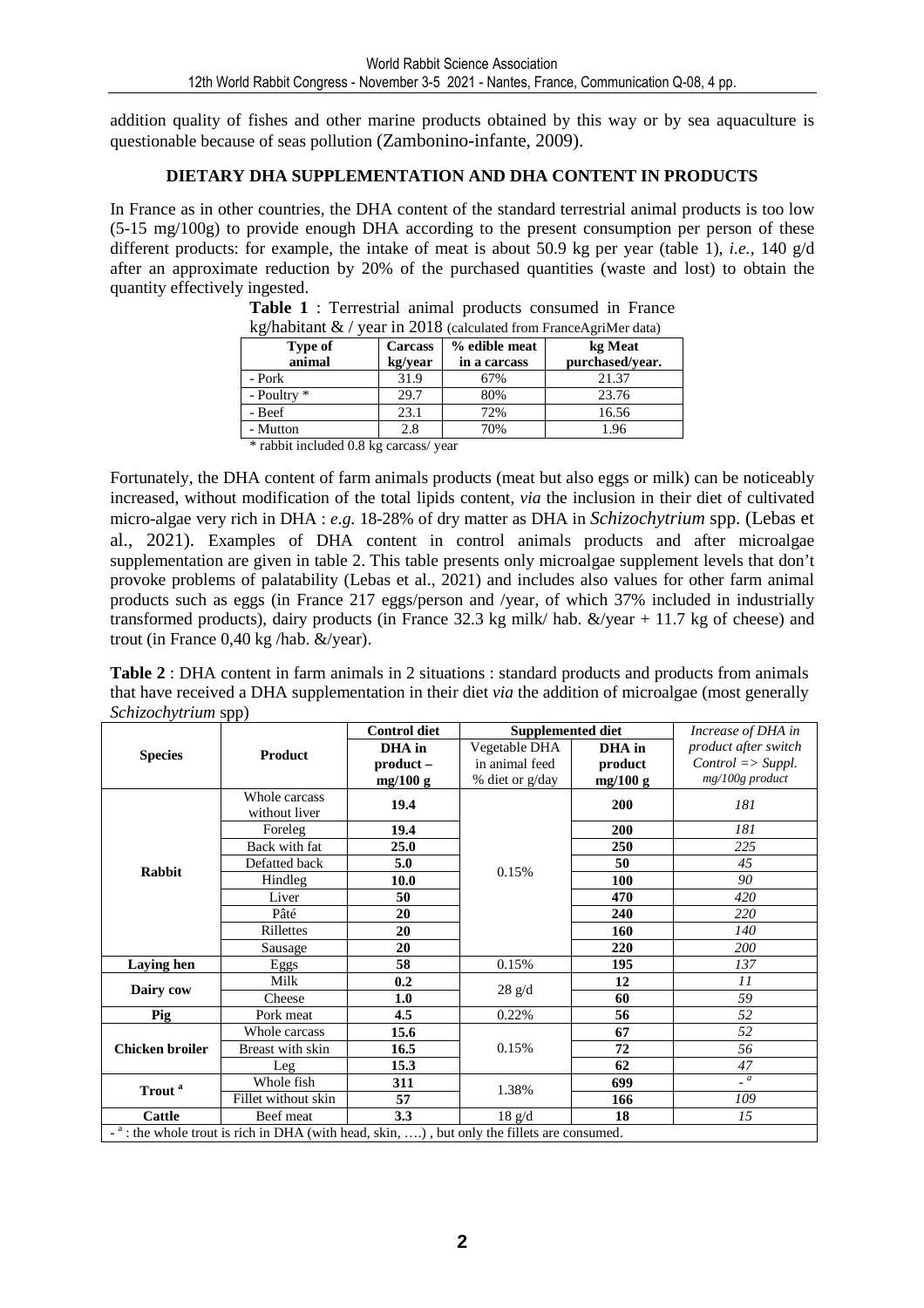#### **HOW TO INCREASE EASILY THE DHA CONTENT OF HUMAN DIET**

As previously mentioned (Lebas et al., 2021), the individual present daily DHA intake in the French population is only 137 mg/day on average, while the recommendation is 250 mg DHA/day. Because of the very long DHA half-life in organism, *e.g.* 2.5 years in the human brain (Bradbury, 2011), it seems logical to consider DHA intake on a weekly rather than a daily basis, as it was done since many years in various studies on human (Oh et al., 1991; Itomura et al., 2005; Swanson et al., 2012; Calder 2014). Recommendations based on a total per week are fully justified by the observations made in the rat, where the same quantity of DHA distributed in one time every week is better valued  $(+23\%$  of retention) than after the distribution of small doses every day (Ghasemifard et al., 2015).

Thus, the current DHA intake of approximately 960 mg per week must be increased by 790 mg per week to reach the recommendation of 1750 mg of DHA per week. To reach easily this target, it is suggested to use products of the most efficient animals for the fixation of the dietary DHA *i.e.* rabbit meat (39%), chicken eggs (31%) and chicken meat (19%) (Lebas et al., 2021), providing also products with the highest DHA concentration expressed in mg/100 g edible product (table 2).

One of the proposed solution is first to replace every week one standard meal (150 g meat) of standard beef or of standard pork by a meal of rabbit produced with DHA microalgae to obtain an additional quantity of 295 mg of DHA, according to the values summarized in table 2. In addition, it is suggested to replace all the non industrially processed standard eggs (2.63 units of about 55 g per week) by eggs produced with DHA microalgae to obtain a supplementary quantity of 190 mg of DHA every week. Finally, the last suggestion to provide enough DHA is to use exclusively chicken meat provided by animal fed with DHA algae, without modification of the quantity *i.e.* 365 g/week. The switch from the standard type to the DHA fed broiler provides about 180 mg of supplementary DHA.

These three suggestions alone are able to provide 665 mg DHA per week and thus cover 84% of the additional DHA necessary to reach the objective of +790 mg DHA / week. The remaining 125 mg could be covered by 50 g / week of rabbit pâté or by 25 g of rabbit liver (less than half a liver per week). The global suggestion is summarized in the table 3.

| Type of modification during a week                                                 | Quantity    | <b>Additional</b><br>DHA mg | $%$ of the<br>target |
|------------------------------------------------------------------------------------|-------------|-----------------------------|----------------------|
| - One rabbit meal replacing 1 pork or beef meal                                    | 150g        | 295                         | 37%                  |
| - Replacement of eggs purchased by<br>consumer (63% of the total eggs consumption) | $2.67$ eggs | 190                         | 24%                  |
| - Replacement of all the chicken meat                                              | 365g        | 180                         | 23%                  |
| - Addition of rabbit pâté or rabbit liver                                          | 50 or 25g   | 125                         | 16%                  |
| <b>Total</b>                                                                       |             | 790                         | 100 %                |

Table 3. Suggestion of replacement or addition of animal products in order to provide 790 mg supplementary DHA / week

If the consumption of rabbit pâté or rabbit liver once a week seems too frequent for some people, it can be transformed into 100 g of paté and 50 of rabbit liver (about one liver) once per month. This suggestion is in agreement with the very slow turn-over of DHA in human organism (Bradbury, 2011)

It is also possible to reach the final target with other combinations using for example pork meat, cheese, eggs and trout, but they all are less efficient in the use of DHA available from microalgae production and imply the modification of a greater number of production systems, only 2 in the present proposition : rabbit and poultry (broilers and eggs) production. These conclusions are in agreement with those of a preliminary study (Colin et al., 2018).

Beside this alimentary strategy associating one weekly meal of "DHA enriched rabbit meat" with "DHA enriched eggs and broiler meat", it can be noted that the increase of rabbit meat consumption up to 2 times / week (300 g) instead of one portion per week, enables by itself to bring 590 mg DHA / week and consequently 75 % of the current deficit in this fatty acid. Associated with this suggestion of doubling the rabbit meat intake, use of only DHA enriched eggs is sufficient to reach the target of +790 mg DHA/week, without resorting to chicken production.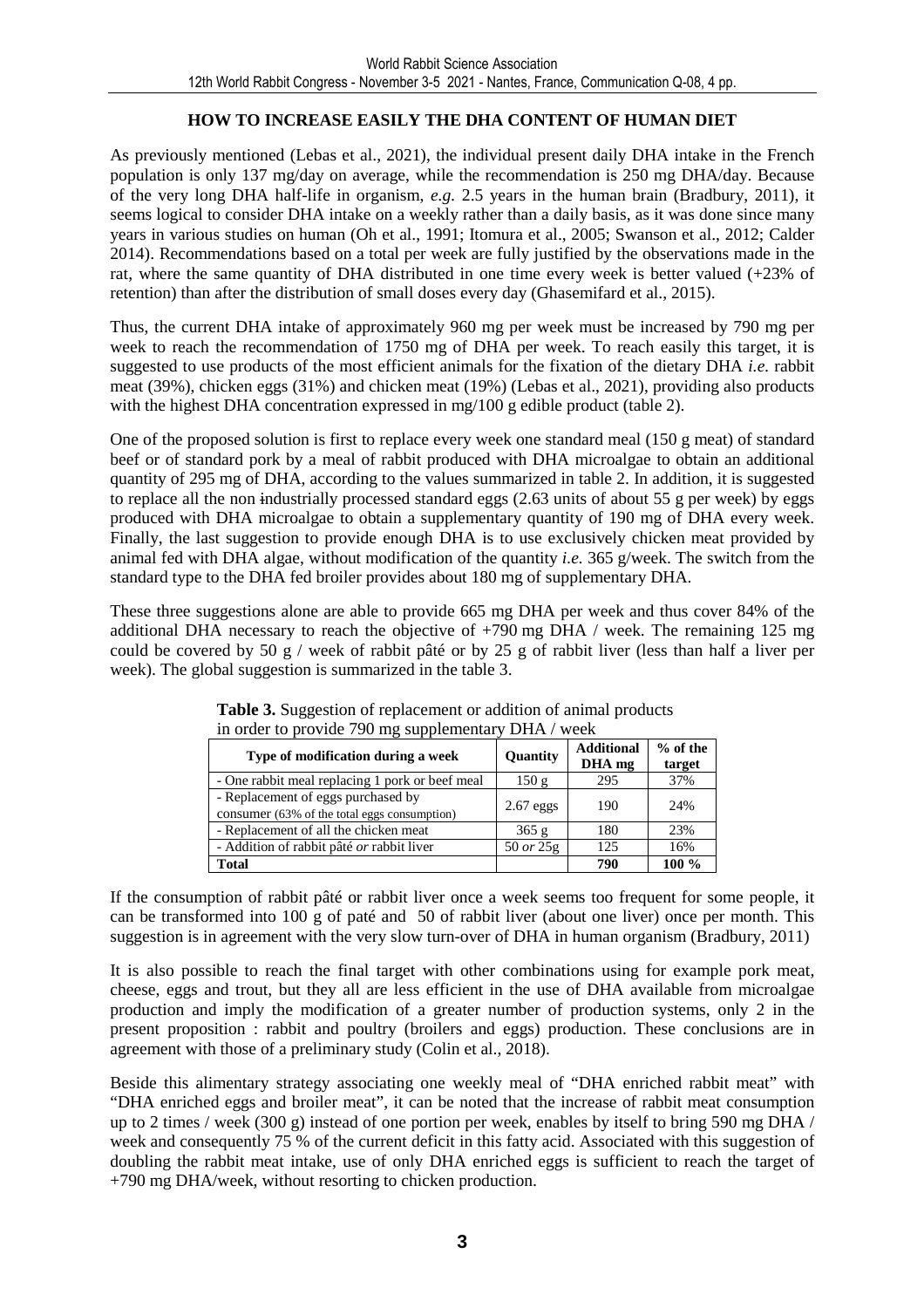The suggestion of a doubling rabbit meat intake may appear very high regarding the current consumption of rabbit meat in France and in many other countries, but it corresponds to a yearly average consumption of 15 kg rabbit meat / person / year, a level observed for some categories of the population in France in the 70's (Sinquin., 1976) or more recently in some places of the Mediterranean area (Colin et Lebas 1995). Coming back the consumption of rabbit meat existing some years ago, meat produced from rabbits receiving vegetable DHA in their feed, can be an important and simple way to decrease and compensate the chronic deficit in DHA of the population.

The methodology used in the current case to study the possibility to increase the DHA consumption in France could be easily applied to the situation of other countries. The only condition is to have an estimation of the DHA intake of the population. It is for example between 100 and 150 mg/day for many countries such as Australia, Belgium, Canada, Germany or USA, However the DHA intake is higher than the recommendation for some other countries like Japan or Norway (500 to 700 mg/day) where the fish consumption is very important (Astorg, 2007). But even these countries have to face the difficulties to maintain the current level of collect of marine resources and have to reduce the risks related to the heavy metals and persistent organic pollutants, present in all sea products.

#### **CONCLUSION**

As a conclusion, the DHA enriched rabbit meat is one efficient solution to decrease the DHA deficit of the population, particularly interesting in the countries where the consumption of this meat is popular.

#### **ACKNOWLEDGMENT**

 Authors thank the French region of Brittany and the French Department of Finistère for their financial help in this project.

#### **REFERENCES**

- ANSES 2016 Actualisation des repères du PNNS (Programme National de Nutrition Santé) : révision des repères de consommations alimentaires. Rapport d'expertise collective, Saisine n°2012-SA-0103. *Anses éd., Maisons-Alfort, 192 pp*
- Astorg, P., 2007. Apports en acides gras polyinsaturés, notamment en DHA, dans la population française adulte: données issues de l'étude SU. VI. MAX et comparaisons avec d'autres études. *Oléagineux, Corps gras, Lipides, 14(1), 28-34.*
- Bradbury J., 2011. Docosahexaenoic acid (DHA): an ancient nutrient for the modern human brain. *Nutrients, 3, 529-554.*
- Calder P. C., 2014. Very long chain omega<sup>[2]</sup> (n<sup>2</sup>3) fatty acids and human health. *European journal of lipid science and technology, 116 (10), 1280-1300.*
- Colin M., Lebas F., 1995. Le Lapin dans le Monde. *Association française de Cuniculture éditeur, 63370 Lempdes (France), 330 pp.*
- Colin M., Caillaud L., Boutinon A., Delarue J., Prigent A.Y., Van Lissum M. 2018. Possibilité de couvrir les besoins journaliers de l'Homme en DHA grâce à des menus principalement composés de produits provenant d'animaux terrestres enrichis naturellement. *Journées francophones de nutrition, Nice, 28-30 Novembre 2018, PO 21*.
- FranceAgriMer, 2019. Les données : Consommation des produits carnés en 2018. *FranceAgriMer ed., Montreuil France, 97 pp*
- Ghasemifard S., Sinclair A., Kaur G., Lewandowski P., Turchini G., 2015. What is the most effective way of increasing the bioavailability of dietary long chain omega-3 fatty acids—daily vs. weekly administration of fish oil?. *Nutrients, 7 (7), 5628-5645.*
- Itomura M, Hamazaki K, Sawazaki S, Kobayashi, M., Terasawa, K., Watanabe, S., Hamazaki, T., 2005. The effect of fish oil on physical aggression in schoolchildren – a randomized, double-blind, placebo-controlled trial*. J Nutr Biochem 16:163-171*
- Lebas F., Colin M., Delarue J., Caillaud L., Van Lissum M., Prigent A.Y., 2021. Rabbit is particularly interesting to deposit DHA in its meat, without effects on meat organoleptic quality – a review . *12th World Rabbit Congress, communication in press*
- Oh S. Y., Ryue J., Hsieh C. H., Bell D. E., 1991. Eggs enriched in omega-3 fatty acids and alterations in lipid concentrations in plasma and lipoproteins and in blood pressure. *American Journal of Clinical Nutrition, 54, 689-695.*
- Sinquin J.P., 1976. La production du lapin. Son importance économique et sa commercialisation*. Inf. Tech. Serv. Vét., 51-54, 7-13.*
- Swanson D., Block R., Mousa, S. A., 2012. Omega-3 fatty acids EPA and DHA: health benefits throughout life. *Advances in nutrition, 3(1), 1-7.*
- Zambonino-Infante J.L., 2009. Les oméga 3 dans les poissons, mythe ou réalité, à quelles conditions? Filières Terre & Mer, Oméga 3 : Au-delà des modes maîtriser pour mieux nourrir. Colloque Adria développement, Quimper (France), 26 novembre 2009.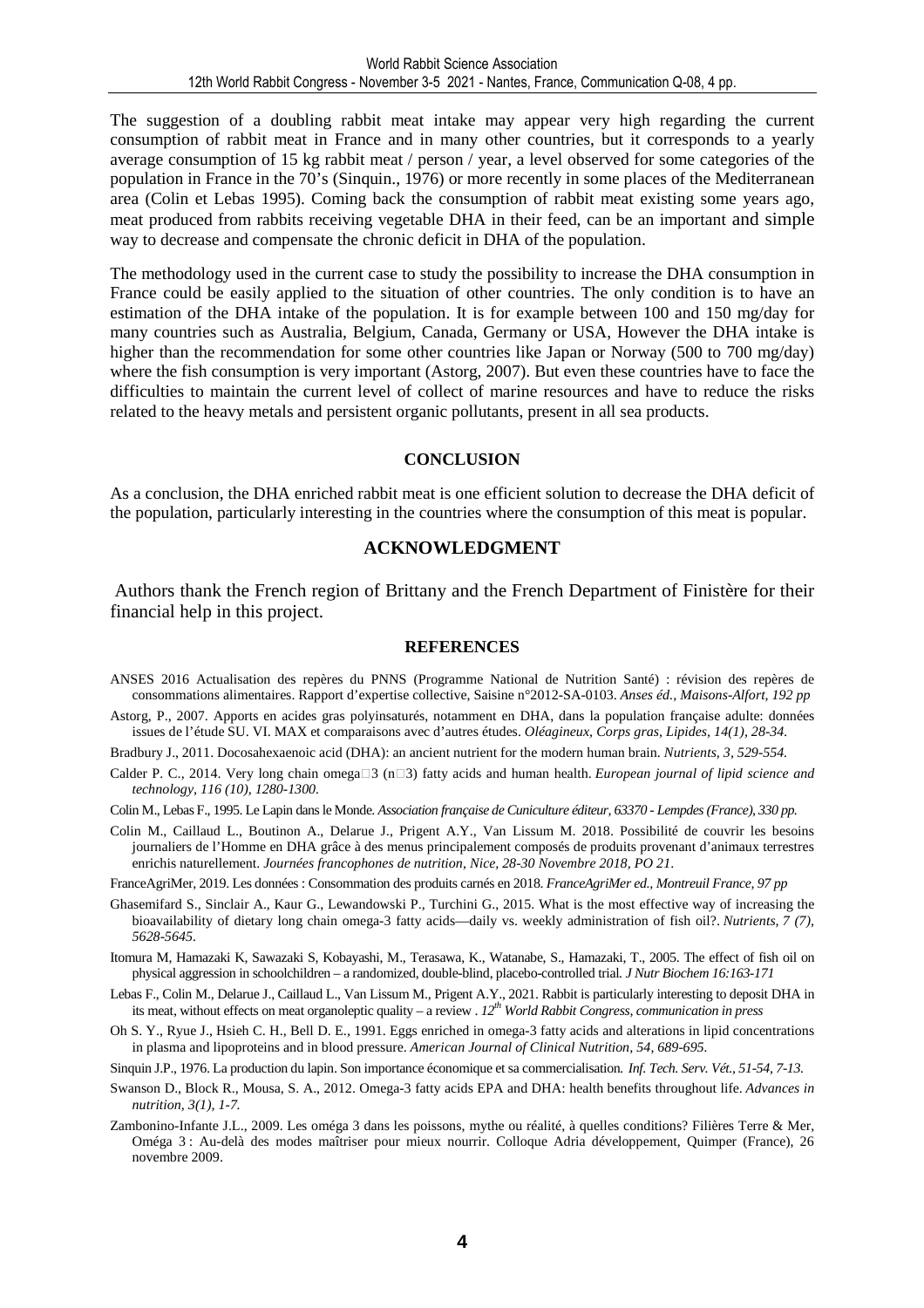



### **MEAT FROM RABBITS FED VEGETABLE DHA CAN BE AN IMPORTANT PART OF A DHA-ORIENTED HUMAN DIET Colin M.<sup>1</sup>\*, Lebas F.<sup>2</sup> , Delarue J.<sup>3</sup> , Caillaud<sup>1</sup>L,Van Lissum M.<sup>1</sup> , Prigent A.Y.<sup>4</sup> ,**

 $<sup>1</sup>$  COPRI, 2 Coat Izella, 29830, Ploudalmézeau, France.</sup> ² Cuniculture, 87A chemin de Lasserre, 31450 Corronsac - France <sup>3</sup> Université de Bretagne occidentale - Laboratoire Régional de Nutrition Humaine, Faculté de Médecine, Hôpital de la Cavale Blanche - Boulevard Tanguy Prigent, 29200 Brest, France <sup>4</sup> EARL 3L, 4 Coat Izella, 29830, Ploudalmézeau, France \* Correspondant : michel.colin@coprisarl.com





Université de Bretagne Occidentale

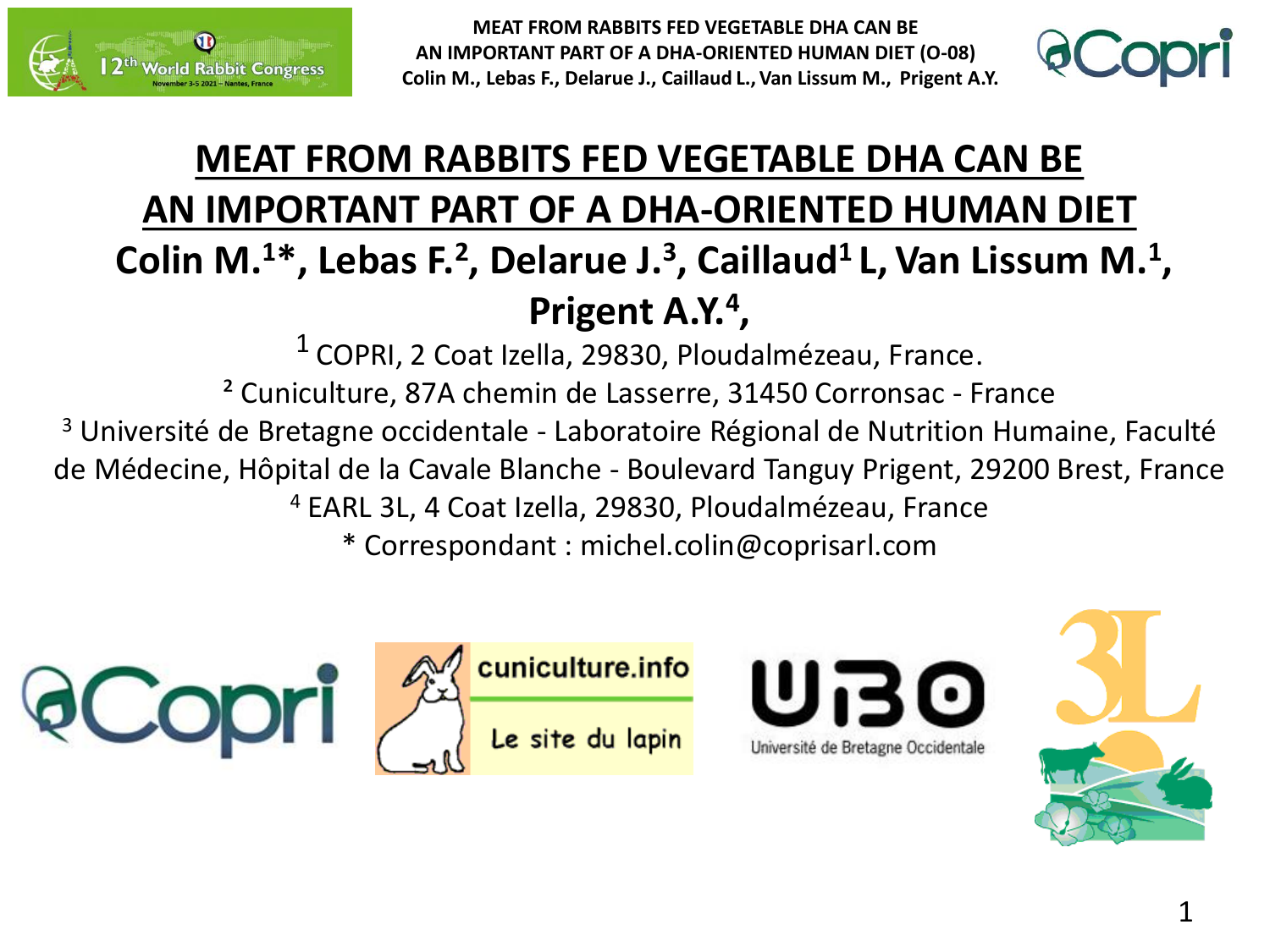



### **INTRODUCTION**

Average current intake of DHA by human populations lower than the official recommendations: Current intake: 137 mg/day or **960 mg/week** 

Recommendations: 250 mg/day or **1 750 mg / week**.

Target of this study To propose simple modifications of the human diet providing weekly the additional 790.mg of DHA necessary to reach the recommendations

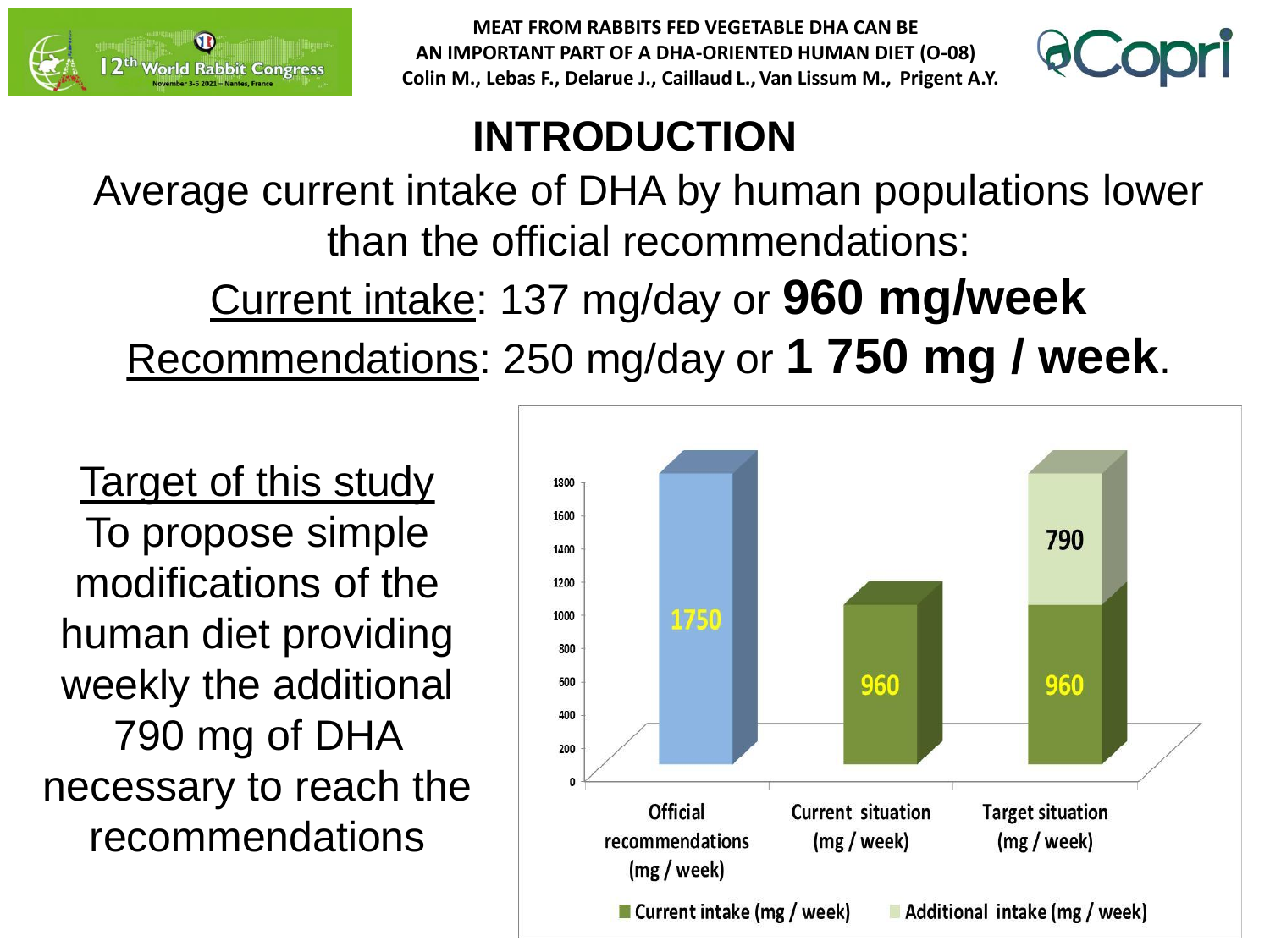



### **Dietary DHA supplementation and DHA content in products**

Except the eggs, low level in DHA of the terrestrial animal products (meat, milk).

Increase this DHA level by incorporation of *Schizochytrium spp* in animal feed.

# **The rabbit is the terrestrial animal reaching the highest level of DHA in its meat**.

The necessary 790 mg of additional ingested DHA can be supplied by DHA enriched rabbit meat associated with DHA enriched eggs.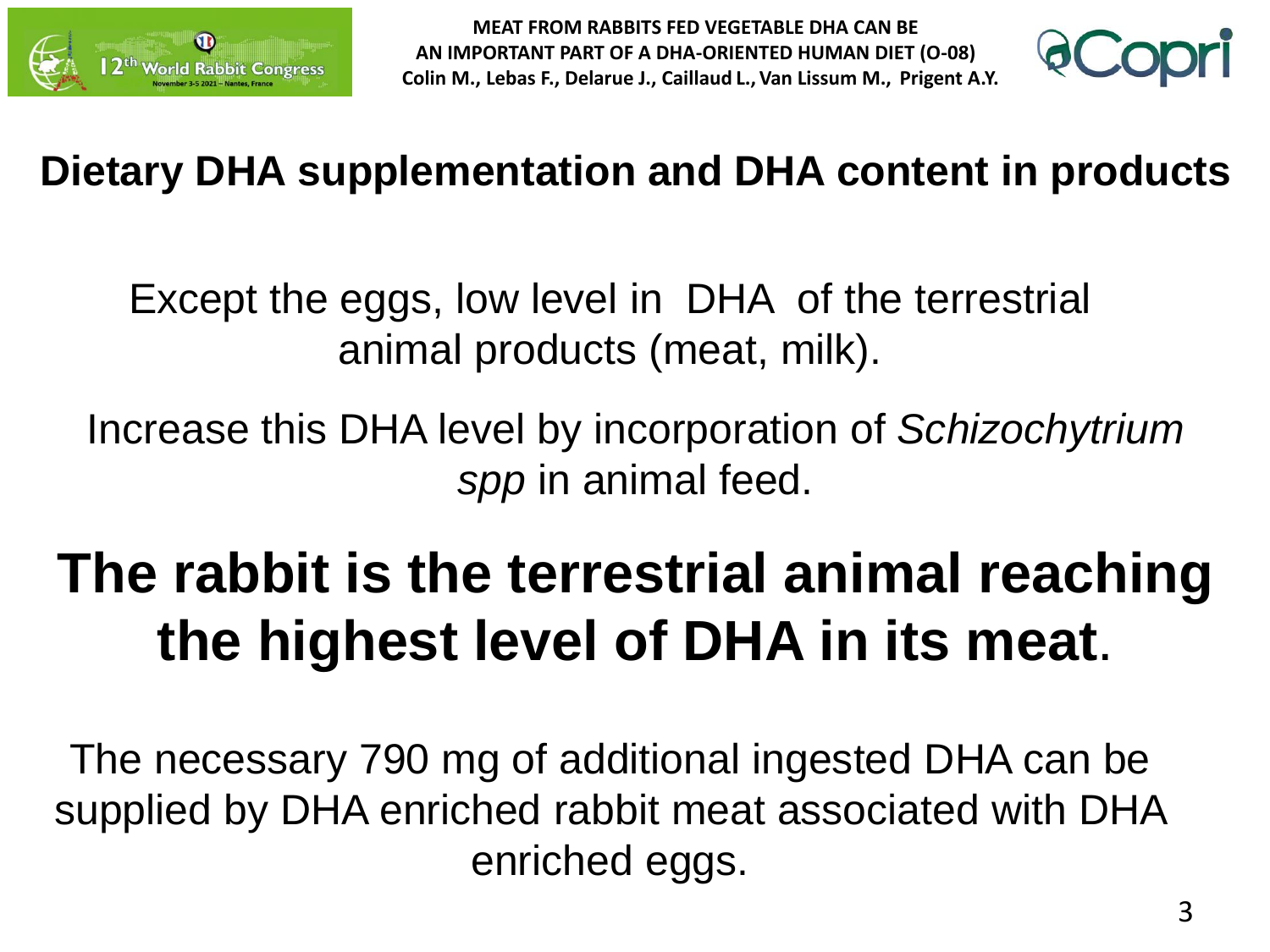



## **Dietary DHA supplementation and DHA content in products** The rabbit is the terrestrial animal reaching the highest level of DHA in its meat.

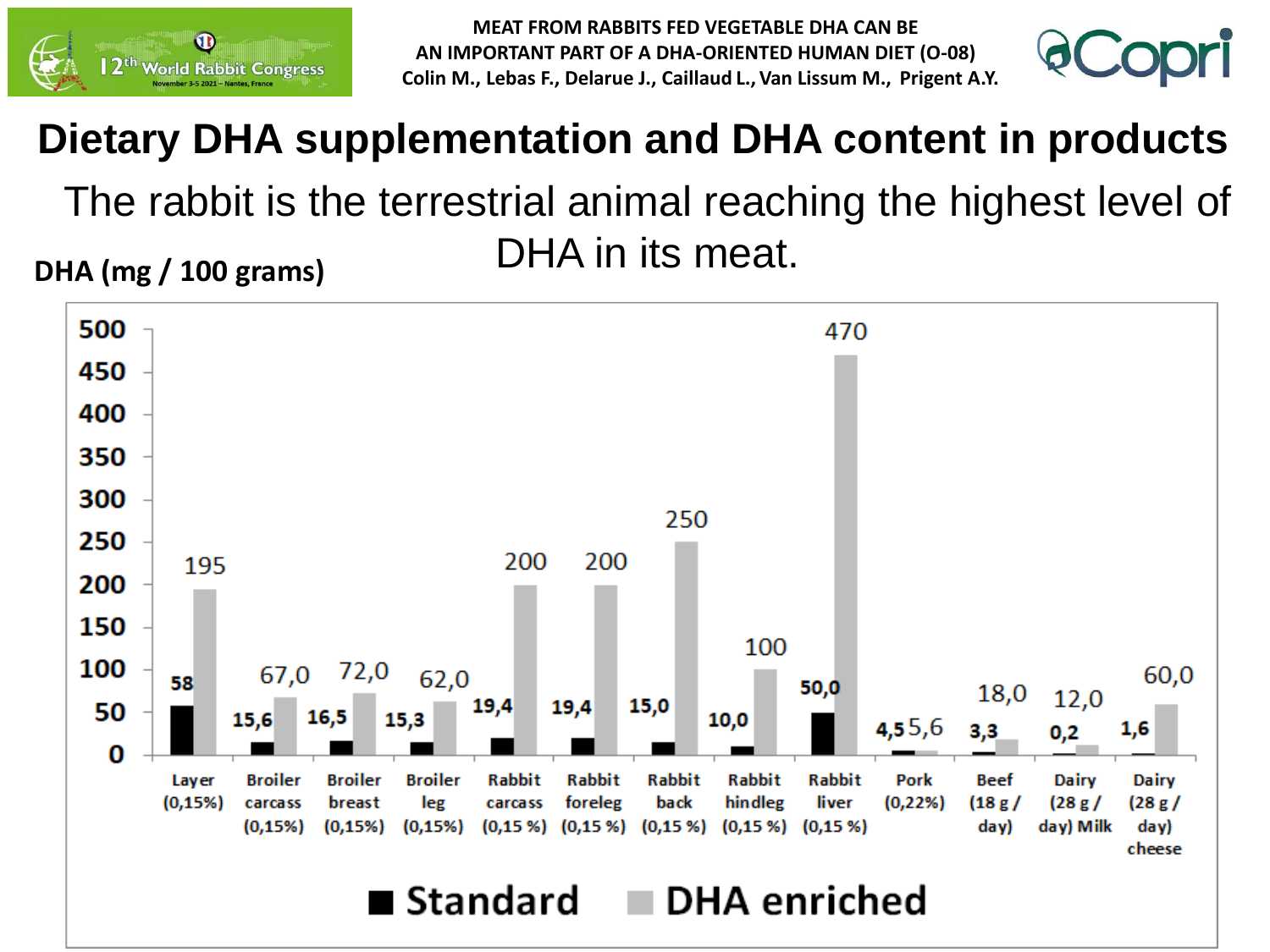



### **Suggestion of human diet changes providing 790.mg additional DHA / week**

- Substitution of 150 grams of pork of beef meat by the same quantity of DHA enriched rabbit meat.
- Replacement of standard eggs (3 per week) by DHA enriched ones.
	- Replacement of standard broiler by DHA enriched one.
- Consumption of 50 grams of paté of enriched rabbit meat or liver.

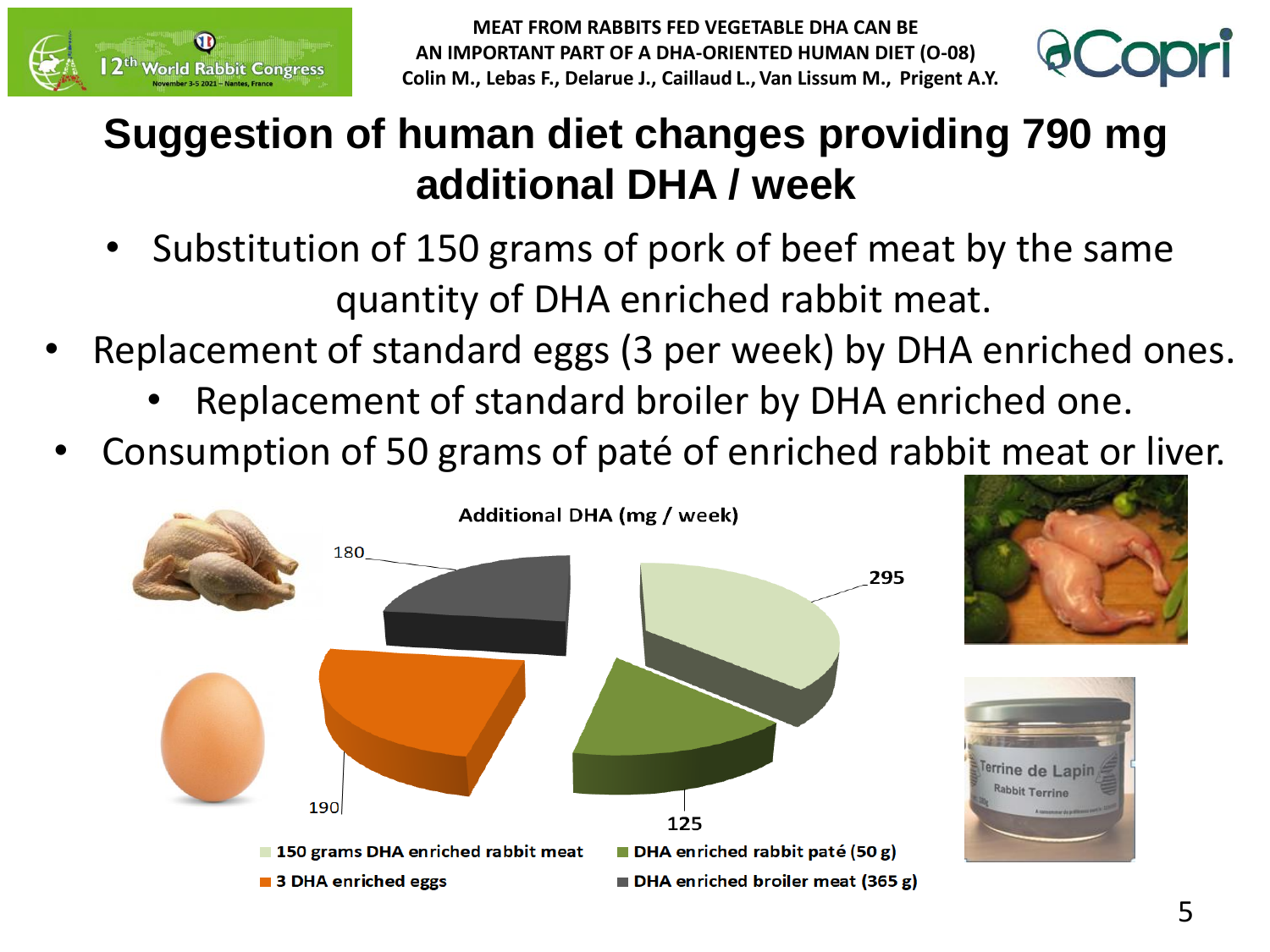



### **CONCLUSIONS**

### Possibility to cover the DHA human requirement eating **sufficient quantity of DHA enriched rabbit meat**  and DHA enriched eggs

This alimentary strategy enables

• A strong increase of the rabbit meat consumption:

## **7,5 kg / habitant / year**.

• A limitation of the halieutic collect.



### **Acknowledgment**:

Authors thank the Region of Brittany and Department of Finistère for their financial help in this project.